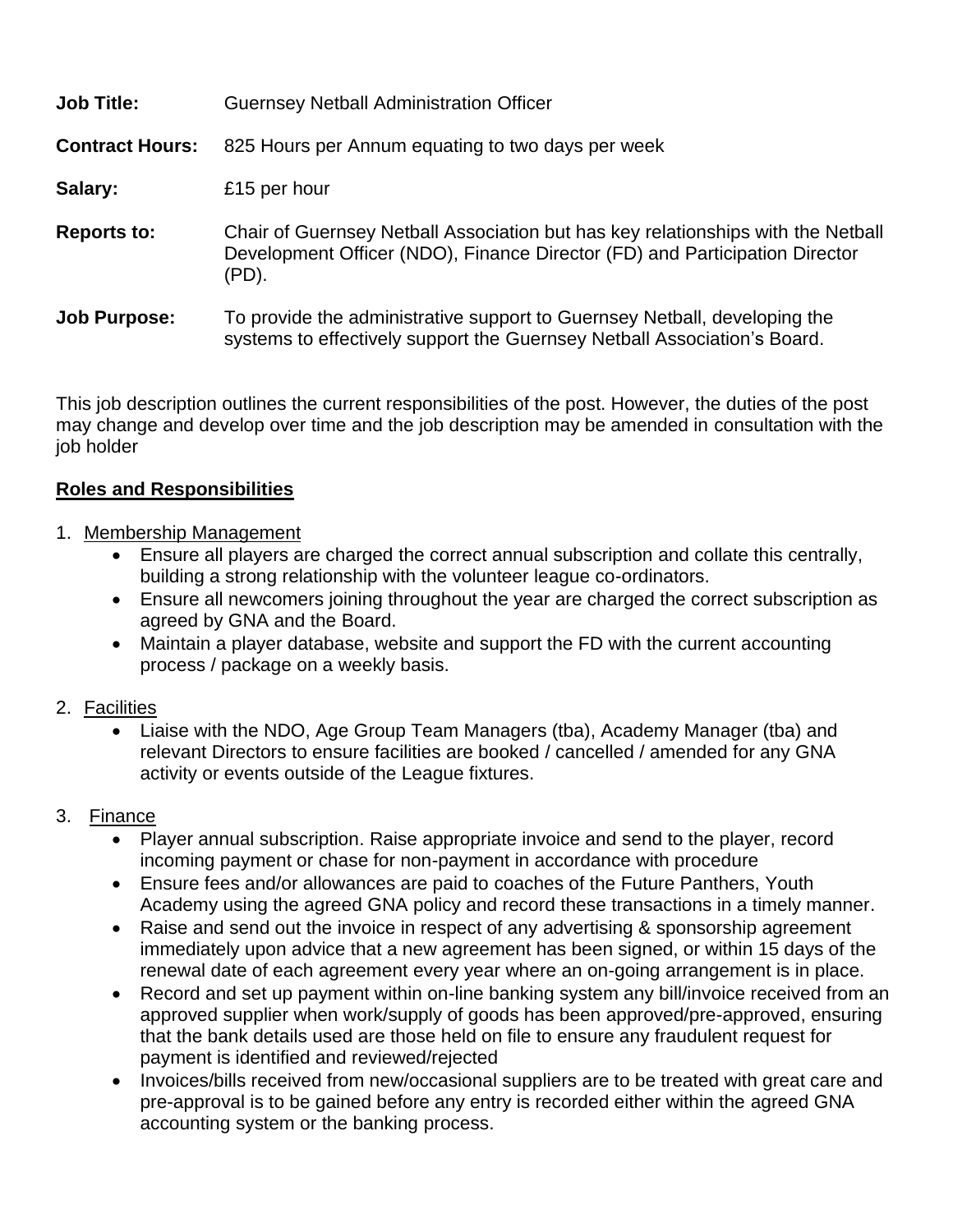- Reconciliation of bank accounts to be undertaken at least once a week, with any outstanding transactions being investigated and resolved within the same week. Once the reconciliation is complete, the FD is to be advised so that a second pair of eyes can check the validity of the reconciliation, or where items remain outstanding, these can be resolved in a timely manner.
- All transactions should be recorded with the correct value date. Timely processing of transactions, particularly around the year-end date for the accounts is vital so as to present an accurate set of accounts to the Board and members.
- There will be occasions where both receipts and payments are known yet the actual paperwork has yet to be received. In these instances, where this occurs and the transactions have not been processed prior to year-end, these transactions must be brought to the attention of the FD so that the necessary accruals can be raised.
- Insurance. It is vital that we always have the appropriate insurance policies in place and whilst this in itself is not the responsibility of this role, the incumbent will ensure that this matter is handled in a timely manner through liaising with the FD or in their absence the Chair.
- Reimburse members undertaking coaching courses that have been agreed by the NDO. Liaise with the Guernsey Sports Commission in respect of available grants and funding.

# 4. Representative Teams - Home Match Responsibilities

- Liaise with the relevant Team Manager / Director / NDO and book facilities.
- Provide support for event promotion, team logistics and spectator opportunities. Assist with the smooth running any GNA event such as the Inter-Insular matches.
- If applicable, raise invoices for players and monitor receipt of funds.
- 5. Representative Teams and Tours Away Match Responsibilities and visiting teams
	- Working within approved Board policies on travel, liaise with,
	- For Senior teams the relevant Team Manager/Director and assist with the necessary travel arrangements/logistics using recommended travel agents.
	- For Junior teams Team Manager / Director and NDO as advised.
	- If applicable, raise invoices for players and monitor receipt of funds.
- 6. GNA Board Meetings and Operations Meetings
	- Liaise with the Company Secretary (CS) and Chair to organise and attend monthly GNA Board Meetings and agreed Operations Meetings.
	- The Administration Officer if requested may take minutes, including action points, and circulate to the Board in a timely manner.
	- Retain all Board Meeting minutes and documents/reports in a secure manner to allow access/review by any authorized party.

## 7. General Duties

- Maintain a coaching database in partnership with the Safeguarding Director ensuring all appropriate checks and qualifications are in date.
- Work within Data Protection policy and procedures.
- Keep yearly planner for all events and key dates.
- Keep Guernsey Registry up to date.
- Check and respond to emails in a timely fashion.
- In conjunction with relevant persons, liaise with England Netball and England Netball representative on affiliations, competition entries.